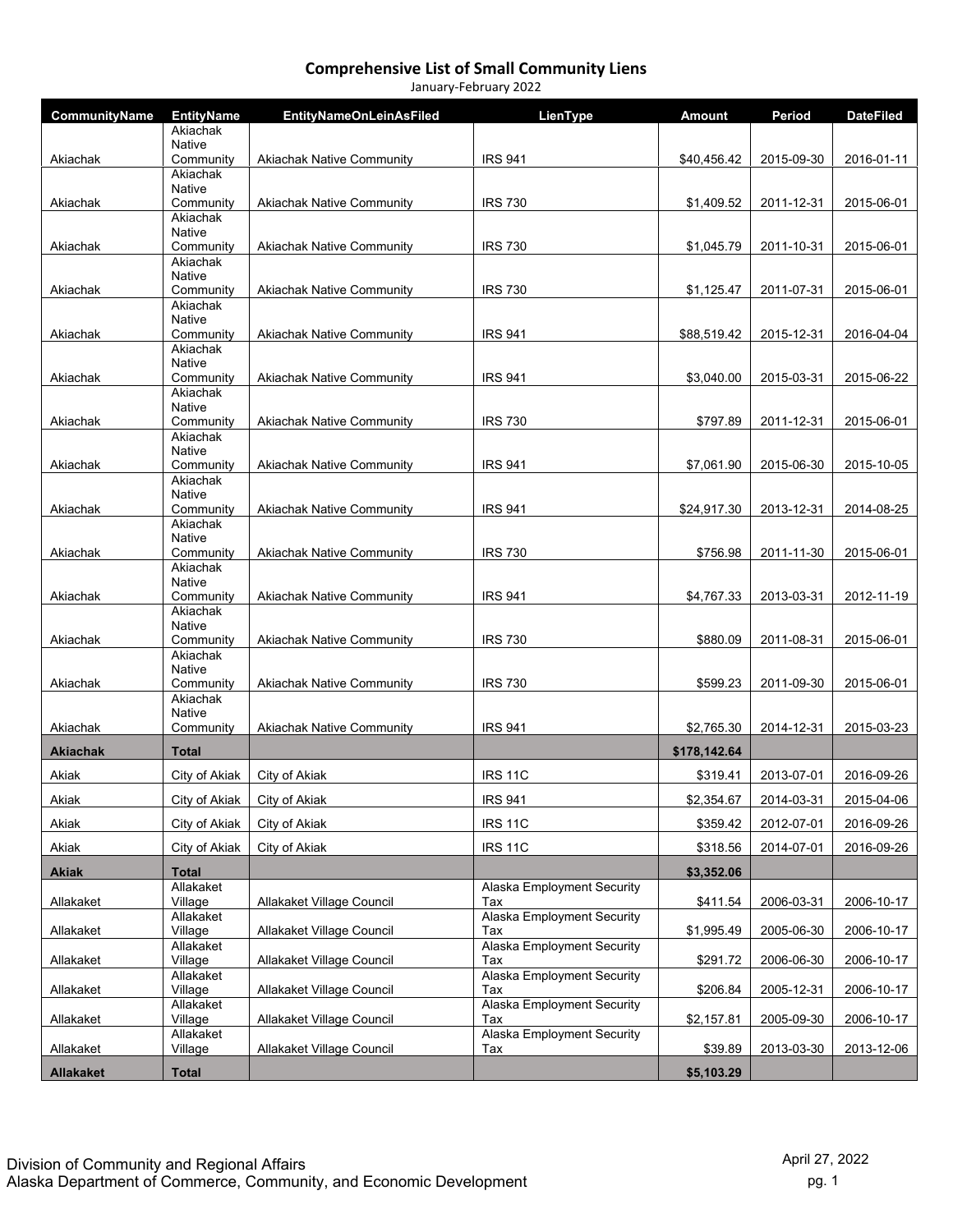| CommunityName         | <b>EntityName</b>                   | <b>EntityNameOnLeinAsFiled</b>    | LienType                          | <b>Amount</b> | Period     | <b>DateFiled</b> |
|-----------------------|-------------------------------------|-----------------------------------|-----------------------------------|---------------|------------|------------------|
|                       | Akiachak<br><b>Native</b>           |                                   |                                   |               |            |                  |
| Akiachak              | Community                           | <b>Akiachak Native Community</b>  | <b>IRS 941</b>                    | \$40,456.42   | 2015-09-30 | 2016-01-11       |
|                       | Ambler<br>Traditional               |                                   |                                   |               |            |                  |
| Ambler                | Council                             | <b>Ambler Traditional Council</b> | Claim of Tax Lien                 | \$3,229.28    | 2022-01-01 | 2022-02-25       |
| <b>Ambler</b>         | <b>Total</b><br>City of             |                                   |                                   | \$3,229.28    |            |                  |
|                       | Anaktuvuk                           |                                   |                                   |               |            |                  |
| <b>Anaktuvuk Pass</b> | Pass                                | City of Anaktuvuk Pass            | Claim of Tax Lien                 | \$3,821.99    | 2022-01-01 | 2022-02-17       |
| <b>Anaktuvuk Pass</b> | <b>Total</b><br>Village of          |                                   |                                   | \$3,821.99    |            |                  |
| Aniak                 | Aniak<br>Village of                 | <b>Aniak Traditional Council</b>  | <b>IRS 941</b>                    | \$2,551.18    | 2021-04-30 | 2021-04-20       |
| Aniak                 | Aniak                               | <b>Aniak Traditional Council</b>  | <b>IRS 941</b>                    | \$2,049.40    | 2021-04-30 | 2021-04-20       |
| Aniak                 | Village of<br>Aniak                 | <b>Aniak Traditional Council</b>  | <b>IRS 941</b>                    | \$1,275.59    | 2021-04-30 | 2021-04-20       |
| Aniak                 | Village of<br>Aniak                 | <b>Aniak Traditional Council</b>  | <b>IRS 941</b>                    | \$387.12      | 2021-04-30 | 2021-04-20       |
| Aniak                 | Village of<br>Aniak                 | Aniak Traditional Council         | <b>IRS 941</b>                    | \$2,481.75    | 2021-04-30 | 2021-04-20       |
|                       | Village of                          |                                   |                                   |               |            |                  |
| Aniak                 | Aniak<br>Village of                 | <b>Aniak Traditional Council</b>  | <b>IRS 941</b>                    | \$974.94      | 2021-04-30 | 2021-04-20       |
| Aniak                 | Aniak<br>Village of                 | <b>Aniak Traditional Council</b>  | <b>IRS 941</b>                    | \$1,971.66    | 2021-04-30 | 2021-04-20       |
| Aniak                 | Aniak<br>Village of                 | <b>Aniak Traditional Council</b>  | <b>IRS 941</b>                    | \$879.90      | 2021-04-30 | 2021-04-20       |
| Aniak                 | Aniak                               | <b>Aniak Traditional Council</b>  | <b>IRS 941</b>                    | \$1,913.86    | 2021-04-30 | 2021-04-20       |
| Aniak                 | Village of<br>Aniak                 | Aniak Traditional Council         | <b>IRS 941</b>                    | \$1,002.71    | 2021-07-01 | 2021-08-16       |
| Aniak                 | Village of<br>Aniak                 | <b>Aniak Traditional Council</b>  | <b>IRS 941</b>                    | \$8,498.88    | 2021-04-30 | 2021-04-20       |
| Aniak                 | Village of<br>Aniak                 | <b>Aniak Traditional Council</b>  | <b>IRS 941</b>                    | \$1,329.39    | 2021-04-30 | 2021-04-20       |
| Aniak                 | Village of<br>Aniak                 | <b>Aniak Traditional Council</b>  | <b>IRS 941</b>                    | \$1,011.78    | 2021-07-01 | 2021-08-16       |
| Aniak                 | <b>Total</b>                        |                                   |                                   | \$26,328.16   |            |                  |
| <b>Brevig Mission</b> | City of<br><b>Brevig</b><br>Mission | City of Brevig Mission            | Alaska Employment Security<br>Tax | \$2,717.57    | 2013-02-27 | 2013-03-01       |
| <b>Brevig Mission</b> | <b>Total</b>                        |                                   |                                   | \$2,717.57    |            |                  |
| Chefornak             | Village of<br>Chefornak             | Cherfornak Water & Sewer Utility  | Claim of Tax Lien                 | \$39.91       | 2021-01-01 | 2021-01-07       |
| Chefornak             | <b>Total</b>                        |                                   |                                   | \$39.91       |            |                  |
| Chevak                | City of<br>Chevak                   | <b>Chevak City Council</b>        | <b>IRS 941</b>                    | \$28,943.29   | 2019-03-31 | 2019-08-28       |
| Chevak                | City of<br>Chevak                   | Chevak City Council               | <b>IRS 730</b>                    | \$71.46       | 2018-07-16 | 2019-06-18       |
| Chevak                | City of<br>Chevak                   | Chevak City Council               | <b>IRS 941</b>                    | \$1,912.87    | 2018-07-30 | 2019-06-18       |
| Chevak                | $\overline{City}$ of<br>Chevak      | Chevak City Council               | <b>IRS 730</b>                    | \$113.63      | 2018-07-16 | 2019-06-18       |
| Chevak                | City of<br>Chevak                   | Chevak City Council               | <b>IRS 941</b>                    | \$29,790.01   | 2017-12-25 | 2019-06-18       |
| Chevak                | City of<br>Chevak                   | Chevak City Council               | <b>IRS 730</b>                    | \$90.73       | 2018-07-16 | 2019-06-18       |
| Chevak                | City of<br>Chevak                   | Chevak City Council               | <b>IRS 941</b>                    | \$26,875.14   | 2017-11-06 | 2019-06-18       |
| Chevak                | City of<br>Chevak                   | Chevak City Council               | <b>IRS 730</b>                    | \$40.92       | 2021-09-01 | 2021-10-13       |
|                       | City of                             |                                   |                                   |               |            |                  |
| Chevak                | Chevak                              | Chevak City Council               | <b>IRS 730</b>                    | \$90.87       | 2018-07-16 | 2019-06-18       |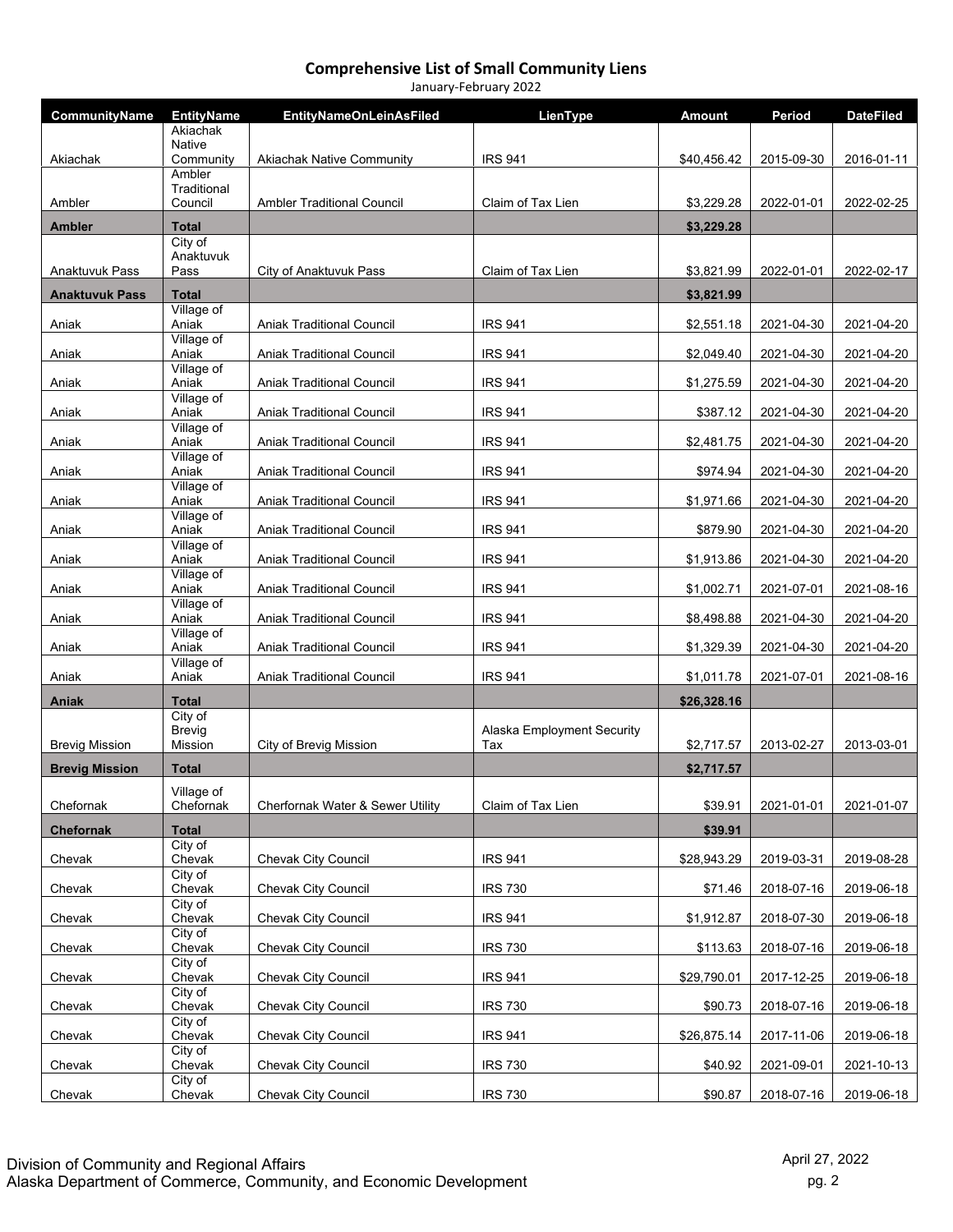| CommunityName | <b>EntityName</b>              | <b>EntityNameOnLeinAsFiled</b>   | LienType        | <b>Amount</b> | Period     | <b>DateFiled</b> |
|---------------|--------------------------------|----------------------------------|-----------------|---------------|------------|------------------|
|               | Akiachak<br><b>Native</b>      |                                  |                 |               |            |                  |
| Akiachak      | Community                      | <b>Akiachak Native Community</b> | <b>IRS 941</b>  | \$40,456.42   | 2015-09-30 | 2016-01-11       |
| Chevak        | City of<br>Chevak              | Chevak City Council              | <b>IRS 730</b>  | \$61.31       | 2018-07-16 | 2019-06-18       |
| Chevak        | City of<br>Chevak              | <b>Chevak City Council</b>       | <b>IRS 730</b>  | \$17.94       | 2021-09-01 | 2021-10-13       |
| Chevak        | City of<br>Chevak              | Chevak City Council              | <b>IRS 730</b>  | \$36.91       | 2021-09-01 | 2021-10-13       |
| Chevak        | City of<br>Chevak              | <b>Chevak City Council</b>       | <b>IRS 6721</b> | \$43,548.58   | 2015-01-12 | 2019-06-18       |
| Chevak        | City of<br>Chevak              | Chevak City Council              | <b>IRS 730</b>  | \$101.46      | 2018-10-01 | 2019-06-18       |
| Chevak        | City of<br>Chevak              | Chevak City Council              | <b>IRS 730</b>  | \$53.14       | 2018-07-16 | 2019-06-18       |
| Chevak        | City of<br>Chevak              | <b>Chevak City Council</b>       | <b>IRS 941</b>  | \$12,896.13   | 2014-07-21 | 2019-06-18       |
| Chevak        | City of<br>Chevak              | <b>Chevak City Council</b>       | <b>IRS 941</b>  | \$25,321.20   | 2018-03-26 | 2019-06-18       |
| Chevak        | City of<br>Chevak              | <b>Chevak City Council</b>       | <b>IRS 730</b>  | \$186.91      | 2018-07-16 | 2019-06-18       |
| Chevak        | City of<br>Chevak              | Chevak City Council              | <b>IRS 730</b>  | \$54.11       | 2018-07-16 | 2019-06-18       |
| Chevak        | City of<br>Chevak              | Chevak City Council              | <b>IRS 6721</b> | \$10,296.90   | 2014-11-17 | 2019-06-18       |
| Chevak        | City of<br>Chevak              | Chevak City Council              | <b>IRS 941</b>  | \$27,390.93   | 2015-03-02 | 2019-06-18       |
| Chevak        | City of<br>Chevak              | <b>Chevak City Council</b>       | <b>IRS 941</b>  | \$31,507.36   | 2018-02-26 | 2019-06-18       |
| Chevak        | City of<br>Chevak              | Chevak City Council              | <b>IRS 730</b>  | \$33.83       | 2021-09-01 | 2021-10-13       |
| Chevak        | City of<br>Chevak              | Chevak City Council              | <b>IRS 941</b>  | \$3,049.91    | 2018-10-01 | 2019-06-18       |
| Chevak        | City of<br>Chevak              | Chevak City Council              | <b>IRS 730</b>  | \$48.80       | 2021-09-01 | 2021-10-13       |
| Chevak        | City of<br>Chevak              | Chevak City Council              | <b>IRS 941</b>  | \$28,928.74   | 2018-03-05 | 2019-06-18       |
| Chevak        | City of<br>Chevak              | Chevak City Council              | <b>IRS 730</b>  | \$58.11       | 2018-07-16 | 2019-06-18       |
| Chevak        | City of<br>Chevak              | Chevak City Council              | <b>IRS 941</b>  | \$31,244.96   | 2017-04-03 | 2019-06-18       |
| Chevak        | City of<br>Chevak              | Chevak City Council              | <b>IRS 730</b>  | \$19.90       | 2021-09-01 | 2021-10-13       |
| Chevak        | City of<br>Chevak              | Chevak City Council              | <b>IRS 730</b>  | \$39.50       | 2021-09-01 | 2021-10-13       |
| Chevak        | City of<br>Chevak              | Chevak City Council              | <b>IRS 941</b>  | \$21,227.13   | 2019-04-01 | 2019-06-18       |
| Chevak        | City of<br>Chevak              | <b>Chevak City Council</b>       | <b>IRS 730</b>  | \$37.84       | 2021-09-01 | 2021-10-13       |
| Chevak        | City of<br>Chevak              | Chevak City Council              | <b>IRS 941</b>  | \$1,827.56    | 2019-01-14 | 2019-06-18       |
| Chevak        | City of<br>Chevak              | <b>Chevak City Council</b>       | <b>IRS 730</b>  | \$11.87       | 2021-09-01 | 2021-10-13       |
| Chevak        | City of<br>Chevak              | <b>Chevak City Council</b>       | <b>IRS 730</b>  | \$39.85       | 2021-09-01 | 2021-10-13       |
| Chevak        | City of<br>Chevak              | Chevak City Council              | <b>IRS 6721</b> | \$19.90       | 2021-09-01 | 2021-10-13       |
| Chevak        | City of<br>Chevak              | Chevak City Council              | <b>IRS 730</b>  | \$106.60      | 2018-07-16 | 2019-06-18       |
| Chevak        | City of<br>Chevak              | <b>Chevak City Council</b>       | <b>IRS 730</b>  | \$64.48       | 2018-07-16 | 2019-06-18       |
| Chevak        | $\overline{City}$ of<br>Chevak | Chevak City Council              | <b>IRS 730</b>  | \$92.91       | 2018-07-16 | 2019-06-18       |
| Chevak        | $\overline{City}$ of<br>Chevak | Chevak City Council              | <b>IRS 730</b>  | \$31.80       | 2021-09-01 | 2021-10-13       |
| Chevak        | City of<br>Chevak              | Chevak City Council              | <b>IRS 730</b>  | \$98.62       | 2018-07-16 | 2019-06-18       |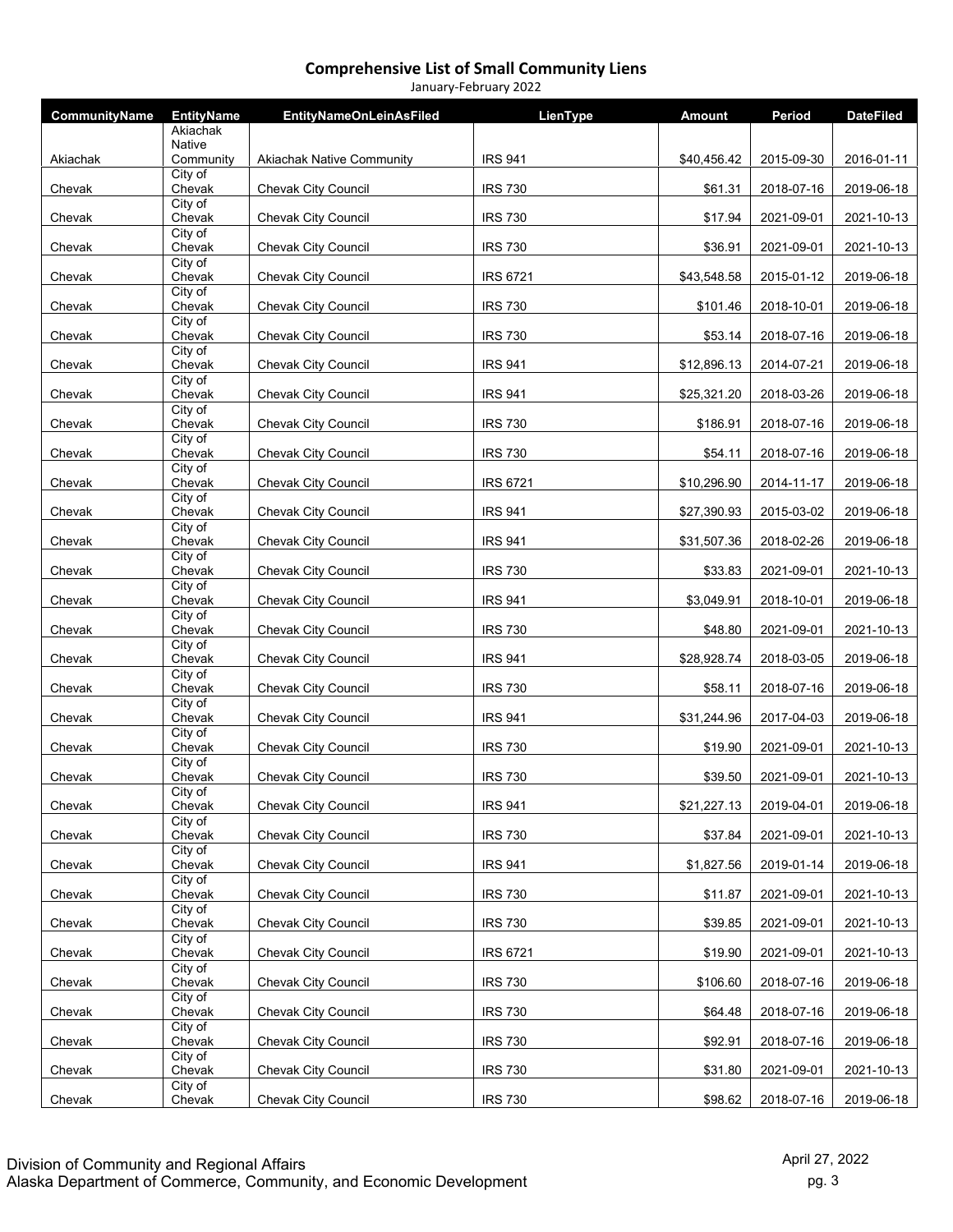| CommunityName | <b>EntityName</b>              | <b>EntityNameOnLeinAsFiled</b>   | LienType       | <b>Amount</b> | Period     | <b>DateFiled</b> |
|---------------|--------------------------------|----------------------------------|----------------|---------------|------------|------------------|
|               | Akiachak<br><b>Native</b>      |                                  |                |               |            |                  |
| Akiachak      | Community                      | <b>Akiachak Native Community</b> | <b>IRS 941</b> | \$40,456.42   | 2015-09-30 | 2016-01-11       |
| Chevak        | City of<br>Chevak              | Chevak City Council              | <b>IRS 730</b> | \$38.82       | 2021-09-01 | 2021-10-13       |
| Chevak        | City of<br>Chevak              | Chevak City Council              | <b>IRS 730</b> | \$43.29       | 2021-09-01 | 2021-10-13       |
| Chevak        | City of<br>Chevak              | Chevak City Council              | <b>IRS 730</b> | \$132.71      | 2018-07-16 | 2019-06-18       |
| Chevak        | City of<br>Chevak              | Chevak City Council              | <b>IRS 941</b> | \$26,774.36   | 2018-02-26 | 2019-06-18       |
| Chevak        | City of<br>Chevak              | Chevak City Council              | <b>IRS 941</b> | \$8.71        | 2021-09-01 | 2021-10-13       |
| Chevak        | City of<br>Chevak              | Chevak City Council              | <b>IRS 730</b> | \$255.93      | 2018-07-23 | 2019-06-18       |
| Chevak        | City of<br>Chevak              | Chevak City Council              | <b>IRS 730</b> | \$49.52       | 2018-07-16 | 2019-06-18       |
| Chevak        | City of<br>Chevak              | Chevak City Council              | <b>IRS 941</b> | \$27,143.16   | 2016-06-13 | 2019-06-18       |
| Chevak        | City of<br>Chevak              | Chevak City Council              | <b>IRS 730</b> | \$82.44       | 2018-07-16 | 2019-06-18       |
| Chevak        | City of<br>Chevak              | Chevak City Council              | <b>IRS 941</b> | \$26,621.53   | 2017-07-10 | 2019-06-18       |
| Chevak        | City of<br>Chevak              | Chevak City Council              | <b>IRS 730</b> | \$71.28       | 2018-07-16 | 2019-06-18       |
| Chevak        | City of<br>Chevak              | Chevak City Council              | <b>IRS 730</b> | \$58.39       | 2018-07-16 | 2019-06-18       |
| Chevak        | City of<br>Chevak              | Chevak City Council              | <b>IRS 730</b> | \$80.02       | 2021-09-01 | 2021-10-13       |
|               | City of                        |                                  |                | \$2,251.77    |            |                  |
| Chevak        | Chevak<br>City of              | <b>Chevak City Council</b>       | <b>IRS 941</b> |               | 2021-09-01 | 2021-10-13       |
| Chevak        | Chevak<br>City of              | Chevak City Council              | <b>IRS 941</b> | \$33,215.17   | 2018-04-09 | 2019-06-18       |
| Chevak        | Chevak<br>City of              | Chevak City Council              | <b>IRS 730</b> | \$28.03       | 2021-09-01 | 2021-10-13       |
| Chevak        | Chevak<br>City of              | Chevak City Council              | <b>IRS 730</b> | \$58.05       | 2018-07-16 | 2019-06-18       |
| Chevak        | Chevak<br>City of              | Chevak City Council              | <b>IRS 730</b> | \$46.62       | 2021-09-01 | 2021-10-13       |
| Chevak        | Chevak<br>City of              | Chevak City Council              | <b>IRS 730</b> | \$29.38       | 2021-09-01 | 2021-10-13       |
| Chevak        | Chevak<br>City of              | <b>Chevak City Council</b>       | <b>IRS 730</b> | \$52.98       | 2018-07-16 | 2019-06-18       |
| Chevak        | Chevak                         | <b>Chevak City Council</b>       | <b>IRS 941</b> | \$22,487.82   | 2018-03-05 | 2019-06-18       |
| Chevak        | City of<br>Chevak              | Chevak City Council              | <b>IRS 941</b> | \$27,162.44   | 2017-01-02 | 2019-06-18       |
| Chevak        | City of<br>Chevak              | Chevak City Council              | <b>IRS 11C</b> | \$51,376.82   | 2021-09-01 | 2021-10-13       |
| Chevak        | City of<br>Chevak              | Chevak City Council              | <b>IRS 730</b> | \$40.36       | 2021-09-01 | 2021-10-13       |
| Chevak        | City of<br>Chevak              | <b>Chevak City Council</b>       | <b>IRS 730</b> | \$120.94      | 2018-07-16 | 2019-06-18       |
| Chevak        | City of<br>Chevak              | <b>Chevak City Council</b>       | <b>IRS 730</b> | \$74.11       | 2018-07-16 | 2019-06-18       |
| Chevak        | City of<br>Chevak              | <b>Chevak City Council</b>       | <b>IRS 941</b> | \$576.07      | 2021-09-01 | 2021-10-13       |
| Chevak        | City of<br>Chevak              | <b>Chevak City Council</b>       | <b>IRS 730</b> | \$140.39      | 2018-10-31 | 2019-08-28       |
| Chevak        | City of<br>Chevak              | Chevak City Council              | <b>IRS 941</b> | \$486.69      | 2021-09-01 | 2021-10-13       |
| Chevak        | $\overline{City}$ of<br>Chevak | Chevak City Council              | <b>IRS 941</b> | \$1,120.54    | 2015-04-13 | 2019-06-18       |
| <b>Chevak</b> | <b>Total</b>                   |                                  |                | \$547,012.45  |            |                  |
| Elim          | City of Elim                   | City of Elim                     | <b>IRS 941</b> | \$2,834.64    | 2014-03-31 | 2017-02-01       |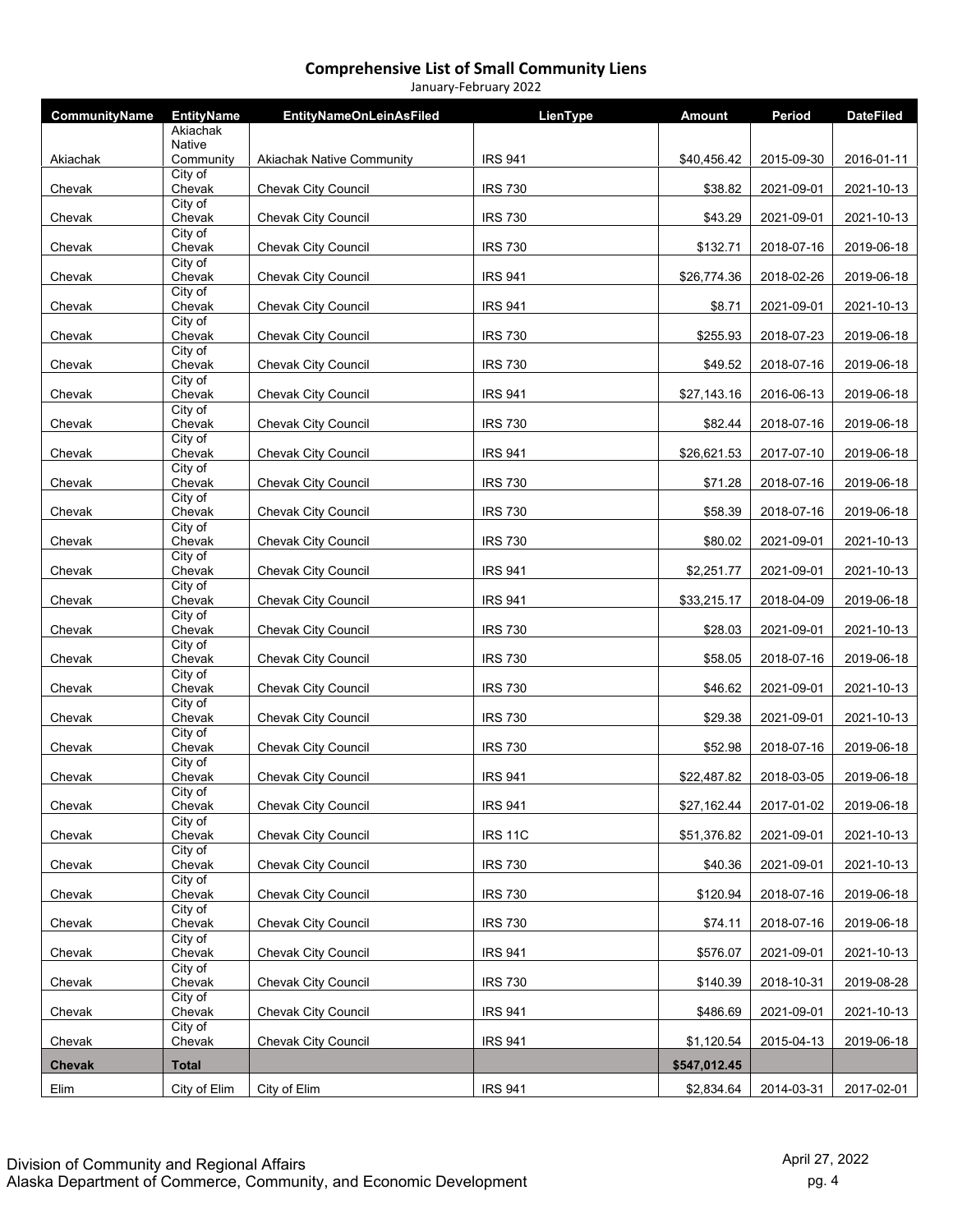| CommunityName       | <b>EntityName</b>            | <b>EntityNameOnLeinAsFiled</b>   | LienType                   | <b>Amount</b> | Period     | <b>DateFiled</b> |
|---------------------|------------------------------|----------------------------------|----------------------------|---------------|------------|------------------|
|                     | Akiachak                     |                                  |                            |               |            |                  |
| Akiachak            | <b>Native</b><br>Community   | <b>Akiachak Native Community</b> | <b>IRS 941</b>             | \$40,456.42   | 2015-09-30 | 2016-01-11       |
| Elim                | City of Elim                 | City of Elim                     | <b>IRS 941</b>             | \$7,775.82    | 2015-09-30 | 2017-02-01       |
| Elim                | City of Elim                 | City of Elim                     | <b>IRS 941</b>             | \$22,483.41   | 2015-12-31 | 2017-02-01       |
| Elim                | City of Elim                 | City of Elim                     | <b>IRS 941</b>             | \$1,167.98    | 2016-03-31 | 2017-02-01       |
| Elim                | City of Elim                 | City of Elim                     | <b>IRS 941</b>             | \$23,405.80   | 2016-06-30 | 2017-02-01       |
| Elim                | City of Elim                 | City of Elim                     | <b>IRS 941</b>             | \$1,404.96    | 2015-03-31 | 2017-02-01       |
| Elim                | City of Elim                 | City of Elim                     | <b>IRS 941</b>             | \$1,230.43    | 2015-06-30 | 2017-02-01       |
| Elim                | City of Elim                 | City of Elim                     | <b>IRS 941</b>             | \$1,358.41    | 2014-12-31 | 2017-02-01       |
|                     |                              |                                  |                            |               |            |                  |
| Elim                | <b>Total</b><br>City of      |                                  | Alaska Employment Security | \$61,661.45   |            |                  |
| Gambell             | Gambell                      | Gambell Common Council           | Tax                        | \$2,262.00    | 2019-05-06 | 2019-05-09       |
| <b>Gambell</b>      | <b>Total</b>                 |                                  |                            | \$2,262.00    |            |                  |
|                     | City of<br>Goodnews          |                                  |                            |               |            |                  |
| Goodnews Bay        | Bay                          | City of Goodnews Bay             | <b>IRS 941</b>             | \$3,972.05    | 2018-12-31 | 2020-12-22       |
|                     | City of<br>Goodnews          |                                  |                            |               |            |                  |
| Goodnews Bay        | Bay<br>City of               | City of Goodnews Bay             | <b>IRS 941</b>             | \$748.31      | 2018-09-30 | 2020-12-22       |
|                     | Goodnews                     |                                  |                            |               |            |                  |
| Goodnews Bay        | Bay<br>City of               | City of Goodnews Bay             | <b>IRS 941</b>             | \$3,213.49    | 2013-09-30 | 2020-12-22       |
|                     | Goodnews                     |                                  |                            |               |            |                  |
| Goodnews Bay        | Bay<br>City of               | City of Goodnews Bay             | <b>IRS 941</b>             | \$3,683.53    | 2018-03-31 | 2020-12-22       |
|                     | Goodnews                     |                                  |                            |               |            |                  |
| Goodnews Bay        | Bay<br>City of               | City of Goodnews Bay             | <b>IRS 941</b>             | \$113.35      | 2013-06-30 | 2020-12-22       |
|                     | Goodnews                     |                                  |                            |               |            |                  |
| Goodnews Bay        | Bay<br>City of               | City of Goodnews Bay             | <b>IRS 941</b>             | \$5,005.21    | 2012-12-31 | 2020-12-22       |
|                     | Goodnews                     | City of Goodnews Bay             | <b>IRS 941</b>             |               | 2017-09-30 |                  |
| Goodnews Bay        | Bay<br>City of               |                                  |                            | \$27.39       |            | 2020-12-22       |
| Goodnews Bay        | Goodnews<br>Bay              | City of Goodnews Bay             | <b>IRS 941</b>             | \$3,318.39    | 2018-06-30 | 2020-12-22       |
| <b>Goodnews Bay</b> | Total                        |                                  |                            | \$20,081.72   |            |                  |
|                     | City of                      |                                  |                            |               |            |                  |
| Hydaburg            | Hydaburg<br>City of          | City of Hydaburg                 | <b>IRS 941</b>             | \$4,250.55    | 2018-09-24 | 2019-04-17       |
| Hydaburg            | Hydaburg                     | City of Hydaburg                 | <b>IRS 941</b>             | \$5,902.46    | 2018-09-24 | 2019-04-17       |
| Hydaburg            | City of<br>Hydaburg          | City of Hydaburg                 | <b>IRS 941</b>             | \$3,161.04    | 2017-11-06 | 2019-04-17       |
| Hydaburg            | City of<br>Hydaburg          | City of Hydaburg                 | <b>IRS 941</b>             | \$272.79      | 2017-06-26 | 2019-04-17       |
|                     | City of                      |                                  |                            |               |            |                  |
| Hydaburg            | Hydaburg<br>City of          | City of Hydaburg                 | <b>IRS 941</b>             | \$2,924.29    | 2018-09-24 | 2019-04-17       |
| Hydaburg            | Hydaburg                     | City of Hydaburg                 | <b>IRS 941</b>             | \$164.17      | 2018-10-01 | 2019-04-17       |
| Hydaburg            | <b>Total</b><br>Ivanof Bay   |                                  |                            | \$16,675.30   |            |                  |
|                     | Tribal                       |                                  | Alaska Employment Security |               |            |                  |
| Ivanof Bay          | Council<br><b>Ivanof Bay</b> | Ivanof Bay Tribal Council        | Tax                        | \$583.32      | 2017-12-31 | 2018-05-25       |
|                     | Tribal                       |                                  | Alaska Employment Security |               |            |                  |
| Ivanof Bay          | Council                      | Ivanof Bay Tribal Council        | Tax                        | \$6.45        | 2017-06-30 | 2018-05-25       |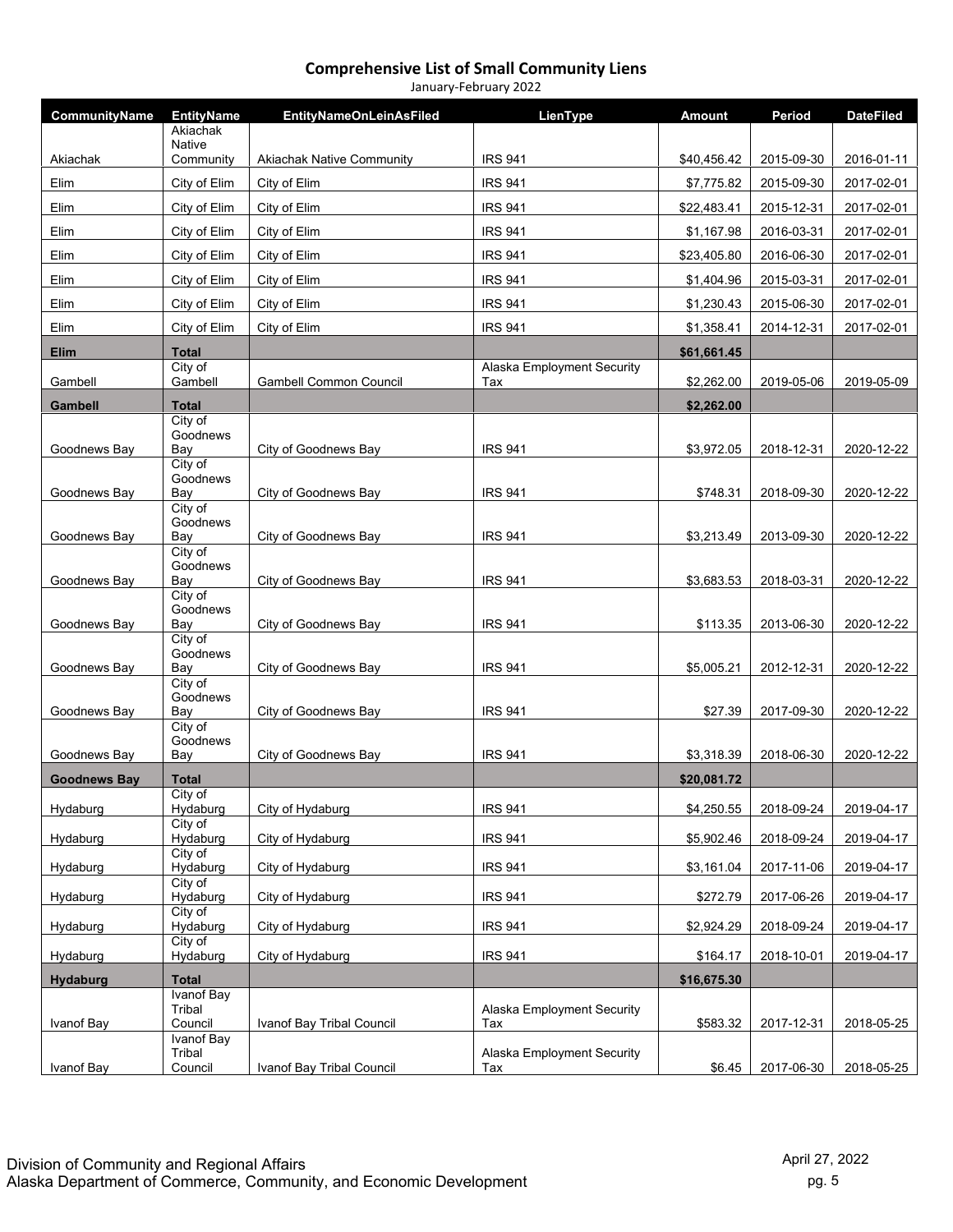| CommunityName     | <b>EntityName</b>                    | <b>EntityNameOnLeinAsFiled</b>   | LienType                   | Amount       | Period     | <b>DateFiled</b> |
|-------------------|--------------------------------------|----------------------------------|----------------------------|--------------|------------|------------------|
|                   | Akiachak<br>Native                   |                                  |                            |              |            |                  |
| Akiachak          | Community                            | <b>Akiachak Native Community</b> | <b>IRS 941</b>             | \$40,456.42  | 2015-09-30 | 2016-01-11       |
|                   | Ivanof Bay<br>Tribal                 |                                  | Alaska Employment Security |              |            |                  |
| Ivanof Bay        | Council                              | Ivanof Bay Tribal Council        | Tax                        | \$610.55     | 2018-03-31 | 2018-09-11       |
| <b>Ivanof Bay</b> | <b>Total</b><br>Village of           |                                  |                            | \$1,200.32   |            |                  |
| Kaltag            | Kaltag                               | Kaltag Village Council           | Claim of Tax Lien          | \$44.51      | 2020-12-31 | 2020-11-03       |
| <b>Kaltag</b>     | <b>Total</b><br>Hamilton             |                                  |                            | \$44.51      |            |                  |
|                   | Tribal                               |                                  |                            |              |            |                  |
| Kotlik            | Council                              | <b>Hamilton Tribal Council</b>   | Claim of Tax Lien          | \$588.60     | 2021-09-01 | 2021-10-29       |
| <b>Kotlik</b>     | <b>Total</b><br>Village of           |                                  |                            | \$588.60     |            |                  |
| Kotzebue          | Kotzebue                             | Kotzebue IRA Council             | <b>IRS 941</b>             | \$9,563.70   | 2021-07-01 | 2021-07-06       |
| <b>Kotzebue</b>   | <b>Total</b><br>$\overline{City}$ of |                                  |                            | \$9,563.70   |            |                  |
| Kwethluk          | Kwethluk                             | Kwethluk IRA Council             | <b>IRS 941</b>             | \$3,126.20   | 2021-04-30 | 2021-03-22       |
| Kwethluk          | City of<br>Kwethluk                  | Kwethluk IRA Council             | <b>IRS 730</b>             | \$70.29      | 2021-04-30 | 2021-03-22       |
| Kwethluk          | City of<br>Kwethluk                  | Kwethluk IRA Council             | <b>IRS 941</b>             | \$3,466.82   | 2018-06-30 | 2020-12-14       |
| Kwethluk          | City of<br>Kwethluk                  | Kwethluk IRA Council             | <b>IRS 941</b>             | \$2,046.29   | 2021-04-30 | 2021-03-22       |
| Kwethluk          | City of<br>Kwethluk                  | Kwethluk IRA Council             | <b>IRS 941</b>             | \$2,056.29   | 2019-03-31 | 2020-12-14       |
| Kwethluk          | City of<br>Kwethluk                  | Kwethluk IRA Council             | <b>IRS 941</b>             | \$3,123.20   | 2019-06-30 | 2020-12-14       |
| Kwethluk          | City of<br>Kwethluk                  | Kwethluk IRA Council             | <b>IRS 941</b>             | \$3,012.86   | 2018-12-31 | 2020-12-14       |
| Kwethluk          | City of<br>Kwethluk                  | Kwethluk IRA Council             | <b>IRS 941</b>             | \$22,784.43  | 2021-04-30 | 2021-03-22       |
| Kwethluk          | City of<br>Kwethluk                  | Kwethluk IRA Council             | <b>IRS 941</b>             | \$1,656.39   | 2018-03-31 | 2020-12-14       |
| Kwethluk          | City of<br>Kwethluk                  | Kwethluk IRA Council             | <b>IRS 941</b>             | \$4,493.92   | 2019-09-30 | 2020-12-14       |
| Kwethluk          | City of<br>Kwethluk                  | Kwethluk IRA Council             | <b>IRS 941</b>             | \$36,706.82  | 2017-09-30 | 2020-12-14       |
| Kwethluk          | City of<br>Kwethluk                  | Kwethluk IRA Council             | <b>IRS 941</b>             | \$55,855.95  | 2017-12-31 | 2020-12-14       |
| Kwethluk          | City of<br>Kwethluk                  | Kwethluk IRA Council             | <b>IRS 730</b>             | \$253.17     | 2017-11-30 | 2020-12-14       |
| Kwethluk          | City of<br>Kwethluk                  | Kwethluk IRA Council             | <b>IRS 730</b>             | \$129.77     | 2018-10-31 | 2020-12-14       |
| Kwethluk          | City of<br>Kwethluk                  | Kwethluk IRA Council             | <b>IRS 941</b>             | \$3,593.48   | 2018-09-30 | 2020-12-14       |
| Kwethluk          | City of<br>Kwethluk                  | Kwethluk IRA Council             | <b>IRS 730</b>             | \$129.77     | 2021-04-30 | 2021-03-22       |
| <b>Kwethluk</b>   | <b>Total</b>                         |                                  |                            | \$142,505.65 |            |                  |
| Noorvik           | City of<br>Noorvik                   | City of Noorvik                  | <b>IRS 941</b>             | \$16,703.55  | 2015-09-30 | 2020-12-08       |
| Noorvik           | City of<br>Noorvik                   | City of Noorvik                  | <b>IRS 941</b>             | \$3,588.24   | 2017-06-30 | 2020-12-08       |
| Noorvik           | City of<br>Noorvik                   | City of Noorvik                  | <b>IRS 941</b>             | \$3,641.71   | 2018-06-30 | 2020-12-08       |
| Noorvik           | City of<br>Noorvik                   | City of Noorvik                  | <b>IRS 941</b>             | \$11,388.44  | 2016-12-31 | 2020-12-08       |
| Noorvik           | City of<br>Noorvik                   | City of Noorvik                  | <b>IRS 941</b>             | \$1,229.60   | 2018-12-31 | 2020-12-08       |
| Noorvik           | City of<br>Noorvik                   | City of Noorvik                  | <b>IRS 941</b>             | \$40,919.99  | 2014-09-30 | 2020-12-08       |
| Noorvik           | City of<br>Noorvik                   | City of Noorvik                  | <b>IRS 941</b>             | \$7,463.30   | 2017-03-31 | 2020-12-08       |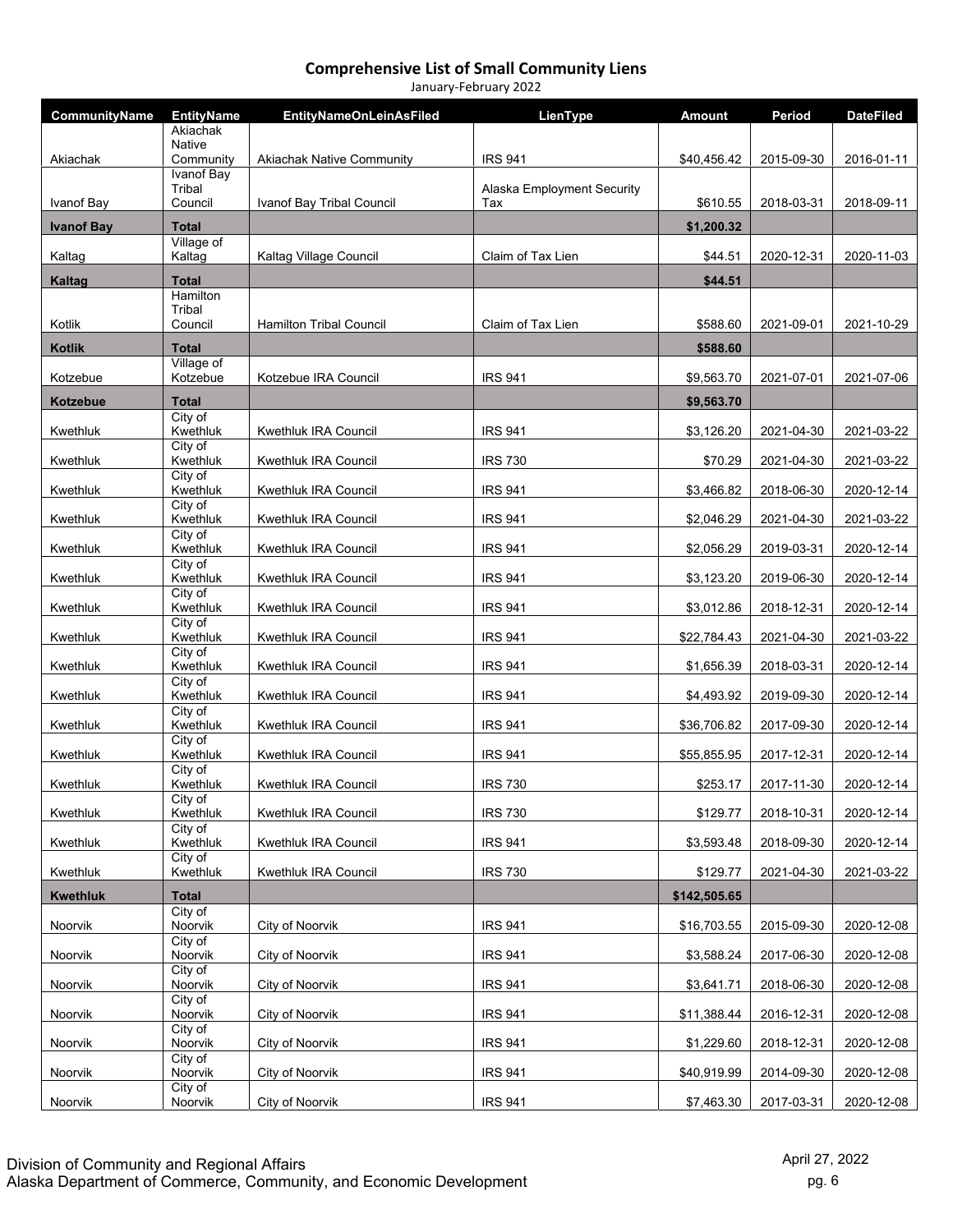| CommunityName       | <b>EntityName</b>           | <b>EntityNameOnLeinAsFiled</b>            | LienType                          | <b>Amount</b> | Period     | <b>DateFiled</b> |
|---------------------|-----------------------------|-------------------------------------------|-----------------------------------|---------------|------------|------------------|
|                     | Akiachak                    |                                           |                                   |               |            |                  |
| Akiachak            | <b>Native</b><br>Community  | <b>Akiachak Native Community</b>          | <b>IRS 941</b>                    | \$40,456.42   | 2015-09-30 | 2016-01-11       |
| Noorvik             | City of<br>Noorvik          | City of Noorvik                           | <b>IRS 941</b>                    | \$29,429.61   | 2014-03-30 | 2020-12-08       |
|                     | City of                     |                                           |                                   |               |            |                  |
| Noorvik             | Noorvik<br>City of          | City of Noorvik                           | <b>IRS 941</b>                    | \$974.54      | 2016-09-30 | 2020-12-08       |
| Noorvik             | Noorvik<br>City of          | City of Noorvik                           | <b>IRS 941</b>                    | \$30,511.44   | 2014-06-30 | 2020-12-08       |
| Noorvik             | Noorvik                     | City of Noorvik                           | <b>IRS 941</b>                    | \$10,900.62   | 2015-12-31 | 2020-12-08       |
| Noorvik             | City of<br>Noorvik          | City of Noorvik                           | <b>IRS 941</b>                    | \$969.57      | 2017-12-31 | 2020-12-08       |
| Noorvik             | City of<br>Noorvik          | City of Noorvik                           | <b>IRS 941</b>                    | \$4,230.13    | 2016-06-30 | 2020-12-08       |
| Noorvik             | City of<br>Noorvik          | City of Noorvik                           | <b>IRS 941</b>                    | \$14,333.11   | 2015-03-31 | 2020-12-08       |
| Noorvik             | City of<br>Noorvik          | City of Noorvik                           | <b>IRS 941</b>                    | \$2,574.92    | 2016-03-31 | 2020-12-08       |
| Noorvik             | City of<br>Noorvik          | City of Noorvik                           | <b>IRS 941</b>                    | \$893.33      | 2019-03-31 | 2020-12-08       |
| Noorvik             | City of<br>Noorvik          | City of Noorvik                           | <b>IRS 941</b>                    | \$67,769.52   | 2014-12-31 | 2020-12-08       |
| Noorvik             | Village of<br>Noorvik       | Noorvik IRA Council                       | Claim of Tax Lien                 | \$1,022.45    | 2021-11-01 | 2021-11-03       |
| <b>Noorvik</b>      | <b>Total</b>                |                                           |                                   | \$248,544.07  |            |                  |
|                     | <b>Native</b>               |                                           |                                   |               |            |                  |
| Nunapitchuk         | Village of<br>Nunapitchuk   | Nunapitchuk IRA Council                   | Alaska Employment Security<br>Tax | \$3,640.11    | 1999-12-31 | 2000-04-28       |
| <b>Nunapitchuk</b>  | <b>Total</b>                |                                           |                                   | \$3,640.11    |            |                  |
|                     | <b>Native</b><br>Village of |                                           |                                   |               |            |                  |
| <b>Pilot Point</b>  | <b>Pilot Point</b>          | Pilot Point Village Council               | <b>IRS 941</b>                    | \$3,340.12    | 2019-12-31 | 2020-12-22       |
| <b>Pilot Point</b>  | <b>Total</b>                |                                           |                                   | \$3,340.12    |            |                  |
|                     | <b>Native</b><br>Village of |                                           |                                   |               |            |                  |
| Point lay           | Point Lay                   | Native Village of Point Lay               | Claim of Tax Lien                 | \$941.41      | 2022-01-01 | 2022-02-17       |
| <b>Point lay</b>    | <b>Total</b>                |                                           |                                   | \$941.41      |            |                  |
|                     | Saint<br>Geroge             | Aleut Community of Saint George           |                                   |               |            |                  |
| Saint George        | Island                      | Island                                    | <b>IRS 941</b>                    | \$15,683.60   | 2021-07-01 | 2021-07-19       |
|                     | Saint<br>Geroge             | Aleut Community of Saint George           |                                   |               |            |                  |
| Saint George        | Island<br>Saint             | Island                                    | <b>IRS 941</b>                    | \$18,510.14   | 2021-07-01 | 2021-07-19       |
|                     | Geroge                      | Aleut Community of Saint George           |                                   |               |            |                  |
| Saint George        | Island                      | Island                                    | <b>IRS 941</b>                    | \$12,605.86   | 2021-09-01 | 2021-10-25       |
| <b>Saint George</b> | <b>Total</b><br>Saint Paul  |                                           | Alaska Employment Security        | \$46,799.60   |            |                  |
| Saint Paul          | Island                      | Tribal Government of Saint Paul<br>Island | Tax                               | \$8,195.89    | 2000-09-30 | 2001-02-21       |
| <b>Saint Paul</b>   | <b>Total</b>                |                                           |                                   | \$8,195.89    |            |                  |
|                     | Native<br>Village of        |                                           |                                   |               |            |                  |
| Savoonga            | Savoonga                    | Native Village of Savoonga                | <b>IRS 941</b>                    | \$3,154.31    | 2010-09-30 | 2013-07-29       |
|                     | Native<br>Village of        |                                           |                                   |               |            |                  |
| Savoonga            | Savoonga                    | Native Village of Savoonga                | <b>IRS 941</b>                    | \$732.52      | 2009-12-31 | 2012-09-17       |
|                     | Native<br>Village of        |                                           |                                   |               |            |                  |
| Savoonga            | Savoonga                    | Native Village of Savoonga                | <b>IRS 941</b>                    | \$68,726.51   | 2011-12-31 | 2012-08-20       |
|                     | Native<br>Village of        |                                           |                                   |               |            |                  |
| Savoonga            | Savoonga                    | Native Village of Savoonga                | <b>IRS 941</b>                    | \$10,462.16   | 2012-06-30 | 2013-08-27       |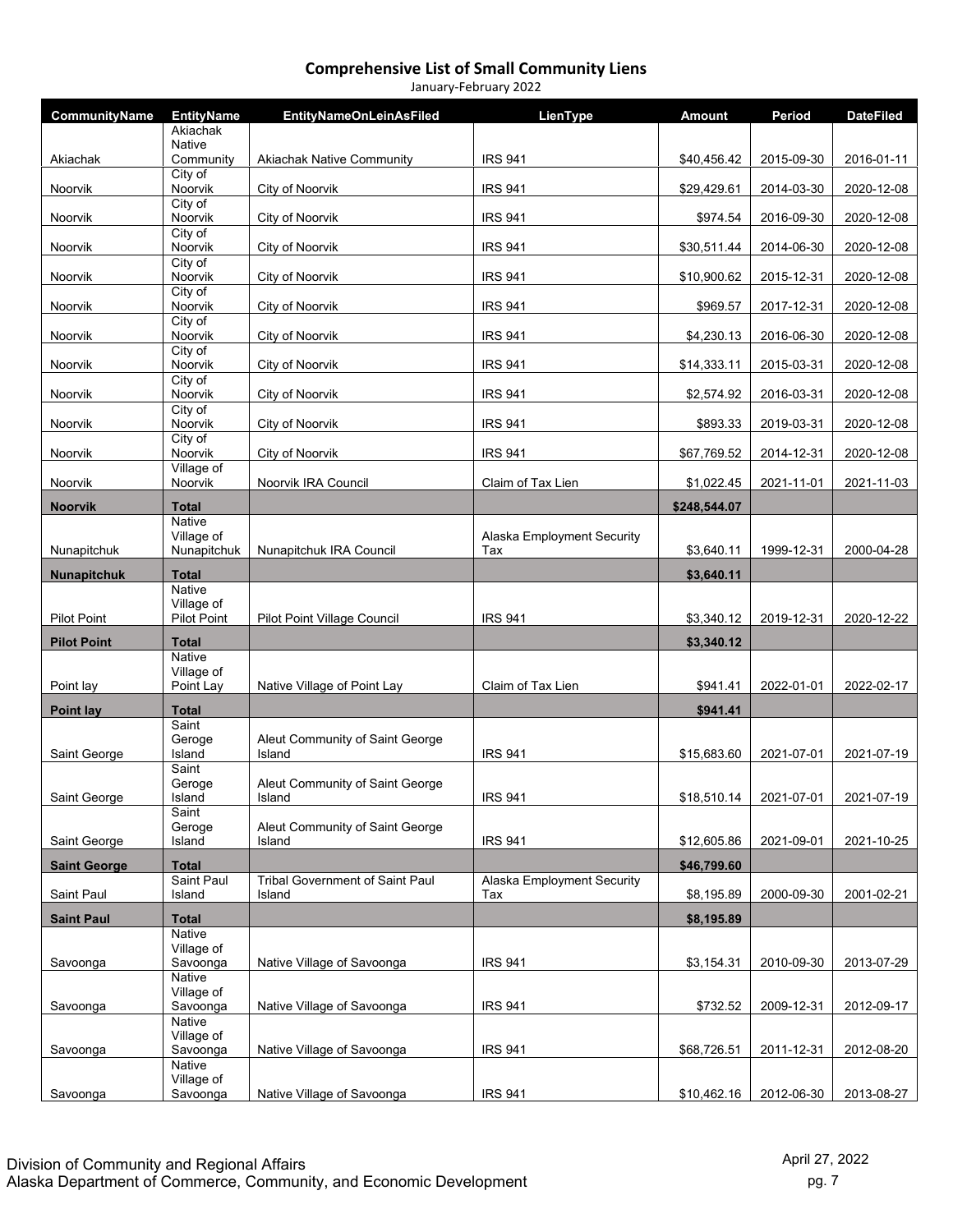| CommunityName       | <b>EntityName</b>           | <b>EntityNameOnLeinAsFiled</b>   | LienType          | Amount       | Period     | <b>DateFiled</b> |
|---------------------|-----------------------------|----------------------------------|-------------------|--------------|------------|------------------|
|                     | Akiachak<br><b>Native</b>   |                                  |                   |              |            |                  |
| Akiachak            | Community                   | <b>Akiachak Native Community</b> | <b>IRS 941</b>    | \$40,456.42  | 2015-09-30 | 2016-01-11       |
|                     | <b>Native</b><br>Village of |                                  |                   |              |            |                  |
| Savoonga            | Savoonga                    | Native Village of Savoonga       | <b>IRS 941</b>    | \$67,467.72  | 2011-03-31 | 2012-08-20       |
|                     | <b>Native</b><br>Village of |                                  |                   |              |            |                  |
| Savoonga            | Savoonga                    | Native Village of Savoonga       | <b>IRS 941</b>    | \$49,239.91  | 2012-09-30 | 2013-08-27       |
|                     | <b>Native</b><br>Village of |                                  |                   |              |            |                  |
| Savoonga            | Savoonga                    | Native Village of Savoonga       | <b>IRS 941</b>    | \$67,835.31  | 2011-06-30 | 2012-08-20       |
|                     | Native<br>Village of        |                                  |                   |              |            |                  |
| Savoonga            | Savoonga                    | Native Village of Savoonga       | <b>IRS 941</b>    | \$20,083.28  | 2010-12-31 | 2012-08-20       |
|                     | Native<br>Village of        |                                  |                   |              |            |                  |
| Savoonga            | Savoonga                    | Native Village of Savoonga       | <b>IRS 941</b>    | \$68,238.02  | 2011-09-30 | 2012-08-20       |
|                     | <b>Native</b><br>Village of |                                  |                   |              |            |                  |
| Savoonga            | Savoonga                    | Native Village of Savoonga       | <b>IRS 6721</b>   | \$12,251.53  | 2012-03-31 | 2012-09-03       |
|                     | <b>Native</b><br>Village of |                                  |                   |              |            |                  |
| Savoonga            | Savoonga                    | Native Village of Savoonga       | <b>IRS 941</b>    | \$164,050.25 | 2011-09-30 | 2013-08-27       |
| Savoonga            | Total                       |                                  |                   | \$532,241.52 |            |                  |
| Selawik             | City of<br>Selawik          | Selawik City Council             | <b>IRS 941</b>    | \$36,165.26  | 2018-01-01 | 2019-06-25       |
|                     | City of                     |                                  |                   |              | 2016-03-14 | 2019-06-25       |
| Selawik             | Selawik<br>City of          | Selawik City Council             | <b>IRS 941</b>    | \$45,706.45  |            |                  |
| Selawik             | Selawik<br>City of          | Selawik City Council             | <b>IRS 941</b>    | \$14,054.33  | 2015-09-14 | 2019-06-25       |
| Selawik             | Selawik                     | Selawik City Council             | <b>IRS 941</b>    | \$75,984.43  | 2017-06-26 | 2019-06-25       |
| Selawik             | City of<br>Selawik          | Selawik City Council             | <b>IRS 941</b>    | \$87,424.68  | 2016-03-14 | 2019-06-25       |
| Selawik             | City of<br>Selawik          | Selawik City Council             | <b>IRS 941</b>    | \$23,711.10  | 2019-03-31 | 2021-12-02       |
| Selawik             | City of<br>Selawik          | Selawik City Council             | <b>IRS 941</b>    | \$70,397.58  | 2016-04-11 | 2019-06-25       |
| Selawik             | City of<br>Selawik          | Selawik City Council             | <b>IRS 941</b>    | \$39,786.21  | 2017-10-16 | 2019-06-25       |
| Selawik             | City of<br>Selawik          | Selawik City Council             | <b>IRS 941</b>    | \$20,339.36  | 2019-03-25 | 2019-06-25       |
| Selawik             | City of<br>Selawik          | Selawik City Council             | <b>IRS 941</b>    | \$68,227.04  | 2017-06-19 | 2019-06-25       |
|                     | City of                     |                                  |                   |              |            |                  |
| Selawik             | Selawik<br>City of          | Selawik City Council             | <b>IRS 941</b>    | \$25,062.24  | 2018-09-10 | 2019-06-25       |
| Selawik             | Selawik                     | Selawik City Council             | <b>IRS 941</b>    | \$41,474.13  | 2017-09-04 | 2019-06-25       |
| Selawik             | City of<br>Selawik          | Selawik City Council             | <b>IRS 941</b>    | \$15,631.34  | 2019-06-30 | 2021-12-02       |
| Selawik             | City of<br>Selawik          | Selawik City Council             | <b>IRS 941</b>    | \$48,731.19  | 2018-04-09 | 2019-06-25       |
| Selawik             | City of<br>Selawik          | Selawik City Council             | <b>IRS 941</b>    | \$51,448.01  | 2019-03-18 | 2019-06-25       |
| <b>Selawik</b>      | <b>Total</b>                |                                  |                   | \$664,143.35 |            |                  |
|                     | Shageluk                    |                                  |                   |              |            |                  |
| Shageluk            | Native<br>Village           | Native Village of Shageluk       | Claim of Tax Lien | \$3,466.59   | 2020-06-30 | 2020-05-14       |
| <b>Shageluk</b>     | <b>Total</b>                |                                  |                   | \$3,466.59   |            |                  |
|                     | South<br>Naknek             |                                  |                   |              |            |                  |
| South Naknek        | Village<br>Council          | South Naknek Village Council     | Claim of Tax Lien | \$4,053.40   | 2021-11-01 | 2021-11-08       |
| <b>South Naknek</b> | <b>Total</b>                |                                  |                   | \$4,053.40   |            |                  |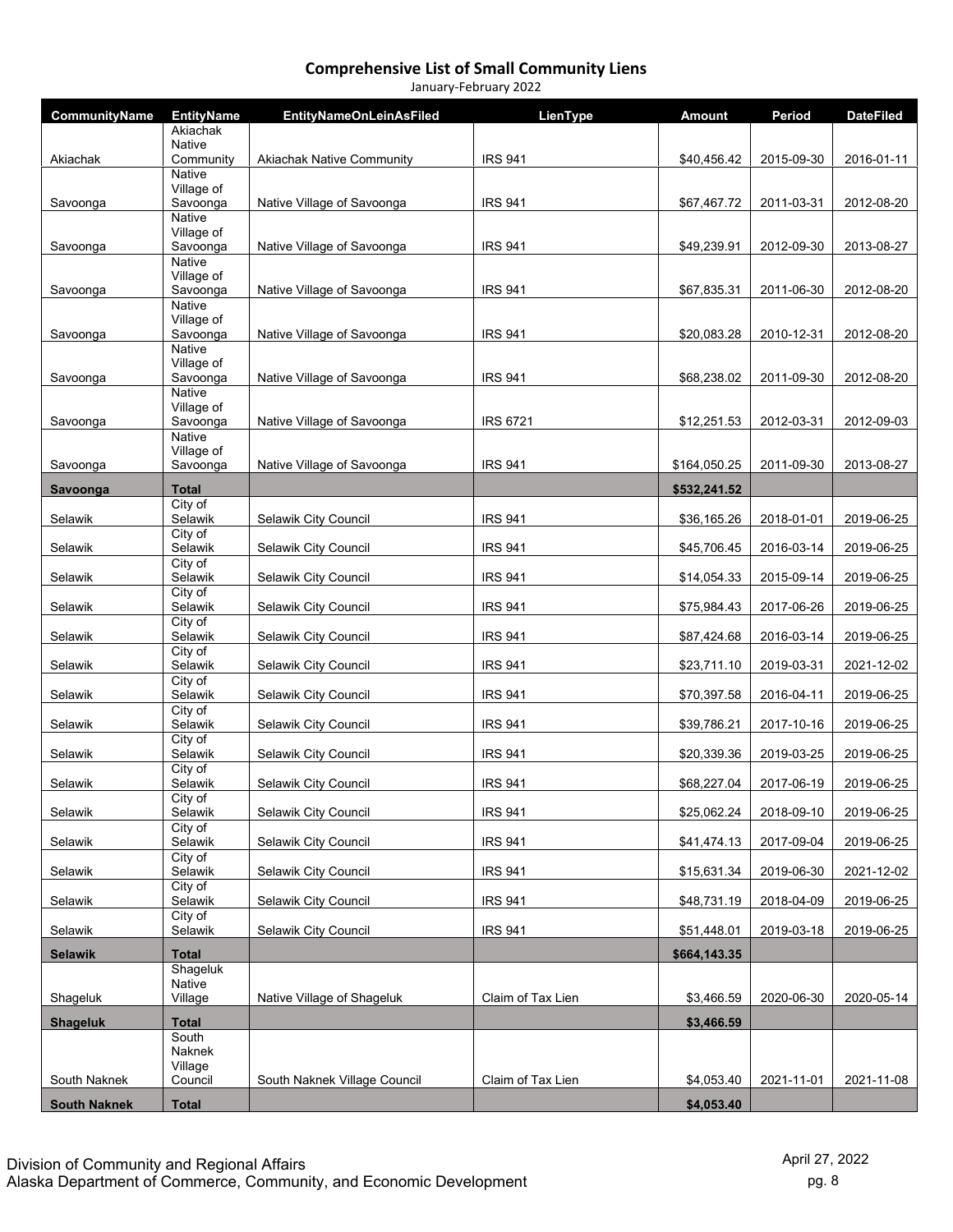| <b>CommunityName</b> | <b>EntityName</b>          | <b>EntityNameOnLeinAsFiled</b>      | LienType          | <b>Amount</b> | Period     | <b>DateFiled</b> |
|----------------------|----------------------------|-------------------------------------|-------------------|---------------|------------|------------------|
|                      | Akiachak<br><b>Native</b>  |                                     |                   |               |            |                  |
| Akiachak             | Community                  | <b>Akiachak Native Community</b>    | <b>IRS 941</b>    | \$40,456.42   | 2015-09-30 | 2016-01-11       |
| Tanana               | City of<br>Tanana          | City of Tanana                      | <b>IRS 941</b>    | \$2,118.78    | 2021-07-01 | 2021-07-26       |
| Tanana               | City of<br>Tanana          | City of Tanana                      | <b>IRS 941</b>    | \$17,859.00   | 2021-07-01 | 2021-07-26       |
| Tanana               | City of<br>Tanana          | City of Tanana                      | <b>IRS 941</b>    | \$31,920.58   | 2021-07-01 | 2021-07-26       |
|                      | City of                    |                                     |                   |               |            |                  |
| Tanana               | Tanana<br>City of          | City of Tanana                      | <b>IRS 941</b>    | \$22,628.81   | 2021-07-01 | 2021-07-26       |
| Tanana               | Tanana<br>City of          | City of Tanana                      | <b>IRS 941</b>    | \$1,247.08    | 2021-07-01 | 2021-07-26       |
| Tanana               | Tanana                     | City of Tanana                      | <b>IRS 941</b>    | \$2,487.17    | 2021-07-01 | 2021-07-26       |
| Tanana               | City of<br>Tanana          | City of Tanana                      | <b>IRS 941</b>    | \$5,029.91    | 2021-11-01 | 2021-11-08       |
| Tanana               | City of<br>Tanana          | City of Tanana                      | <b>IRS 941</b>    | \$4,337.53    | 2021-11-01 | 2021-11-23       |
| Tanana               | City of<br>Tanana          | City of Tanana                      | <b>IRS 941</b>    | \$3,603.84    | 2021-09-01 | 2021-09-30       |
| Tanana               | City of<br>Tanana          | City of Tanana                      | <b>IRS 941</b>    | \$4,893.51    | 2021-11-01 | 2021-11-15       |
| Tanana               | City of<br>Tanana          | City of Tanana                      | <b>IRS 941</b>    | \$4,119.03    | 2021-07-01 | 2021-07-26       |
| Tanana               | City of<br>Tanana          | City of Tanana                      | <b>IRS 941</b>    | \$12,134.86   | 2021-07-01 | 2021-07-26       |
| Tanana               | City of<br>Tanana          | City of Tanana                      | <b>IRS 941</b>    | \$19,155.20   | 2021-11-01 | 2021-11-08       |
|                      | City of                    |                                     |                   |               |            |                  |
| Tanana               | Tanana<br>City of          | City of Tanana                      | <b>IRS 941</b>    | \$9,150.23    | 2021-11-01 | 2021-11-08       |
| Tanana               | Tanana<br>City of          | City of Tanana                      | <b>IRS 941</b>    | \$7,694.39    | 2021-11-01 | 2021-11-23       |
| Tanana               | Tanana<br>City of          | City of Tanana                      | <b>IRS 941</b>    | \$12,968.03   | 2021-11-01 | 2021-11-08       |
| Tanana               | Tanana                     | City of Tanana                      | <b>IRS 941</b>    | \$13,101.34   | 2022-01-01 | 2022-02-01       |
| Tanana               | <b>Total</b>               |                                     |                   | \$174,449.29  |            |                  |
|                      | Tuluksak<br><b>Native</b>  |                                     |                   |               |            |                  |
| Tuluksak             | Community                  | <b>Tuluksak Native Community</b>    | Final Judgement   | \$22,362.67   | 2019-10-31 | 2019-10-24       |
| <b>Tuluksak</b>      | <b>Total</b><br>Village of |                                     |                   | \$22,362.67   |            |                  |
| Ugashik              | Ugashik                    | Ugashik Traditional Village Council | <b>IRS 941</b>    | \$4,335.27    | 2021-07-06 | 2021-05-17       |
| Ugashik              | Village of<br>Ugashik      | Ugashik Traditional Village Council | <b>IRS 941</b>    | \$344.39      | 2021-07-06 | 2021-05-17       |
| Ugashik              | Village of<br>Ugashik      | Ugashik Traditional Village Council | <b>IRS 941</b>    | \$8,606.22    | 2021-07-06 | 2021-05-17       |
| Ugashik              | Village of<br>Ugashik      | Ugashik Traditional Village Council | <b>IRS 941</b>    | \$654.25      | 2021-07-06 | 2021-05-17       |
| Ugashik              | Village of<br>Ugashik      | Ugashik Traditional Village Council | <b>IRS 941</b>    | \$392.62      | 2021-07-06 | 2021-05-17       |
| Ugashik              | Village of<br>Ugashik      | Ugashik Traditional Village Council | <b>IRS 941</b>    | \$1,297.38    | 2021-07-06 | 2021-05-17       |
|                      | Village of                 |                                     |                   |               |            |                  |
| Ugashik              | Ugashik<br>Village of      | Ugashik Traditional Village Council | <b>IRS 941</b>    | \$455.55      | 2021-07-06 | 2021-05-17       |
| Ugashik              | Ugashik<br>Village of      | Ugashik Traditional Village Council | <b>IRS 941</b>    | \$348.74      | 2021-07-06 | 2021-05-17       |
| Ugashik              | Ugashik                    | Ugashik Traditional Village Council | <b>IRS 941</b>    | \$8,039.93    | 2021-07-06 | 2021-05-17       |
| Ugashik              | <b>Total</b><br>City of    |                                     |                   | \$24,474.35   |            |                  |
|                      | Upper                      |                                     |                   |               |            |                  |
| Upper Kalskag        | Kalskag                    | City of Upper Kalskag               | Claim of Tax Lien | \$206.16      | 2022-01-01 | 2022-03-10       |
| <b>Upper Kalskag</b> | <b>Total</b>               |                                     |                   | \$206.16      |            |                  |